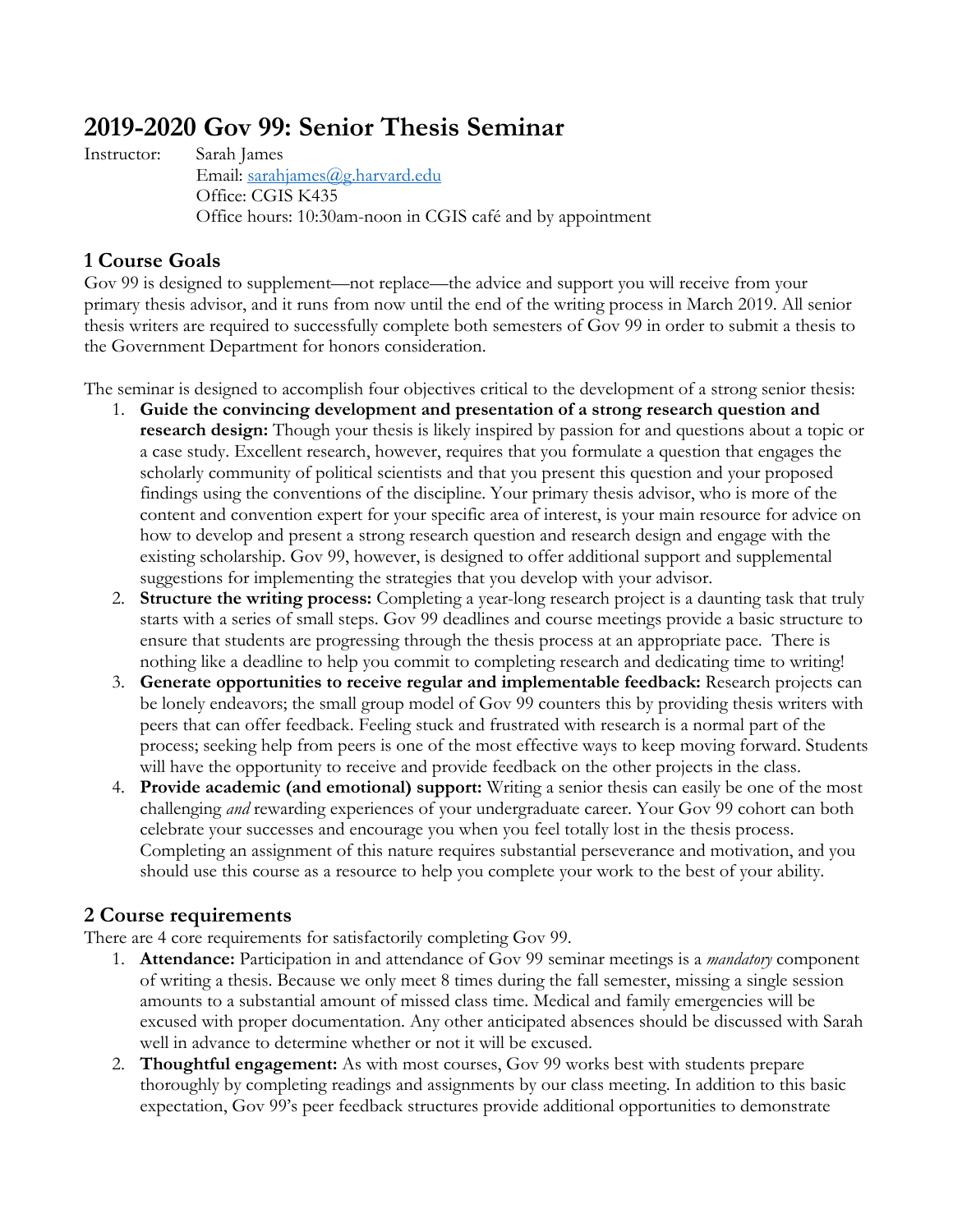intellectual engagement with the course. The quality of feedback that you provide for your peers influences the quality of feedback that you will, in turn, receive. I encourage each of you to take feedback for one another seriously to set a strong culture of engage, support, and constructive criticism.

- 3. **Course readings:** One of the best ways to improve your writing, or learn a new style, is to read. Several sessions will include reading assignments, either to explain how to structure a particular section of your thesis or to provide an exemplar of political science writing. Completing the readings is mandatory and will contribute to your ability to be thoughtfully engaged.
- 4. **Assignments:** In addition to the final submission of your thesis, Gov 99 includes 7 additional interim writing deadlines. Assignments #1, 2, 3 and 6 should be submitted **at least 48 hours before the start of your seminar or individual conference.**

# **3 Grading**

Gov 99 is graded SAT/UNSAT for both the fall and spring semesters. Students who complete each of the four core components listed above will have satisfied the expectations for the course. Failure to complete any one of the components, or persistent tardiness or absences will result in an UNSAT. If I anticipate that you are on track for an UNSAT, I will reach out early and often to help you stay on track. Please reach out if you have questions about where you stand regarding your grade. Note that the spring Gov 99 grade does not influence either the grading of your thesis or your honors determination, which is a separate process.

## **4 Collaboration**

The exchange of ideas is essential to your work in Gov 99, where peer-review is an integral component of class. You may therefore find it useful to discuss your chosen topic with your peers both in and out of the classroom, but any work you submit for evaluation must be your own. Absolutely no collaborative research or writing is permitted. You must also adhere to standard citation practices in the discipline.

## **5 Accommodations for students with disabilities**

In compliance with Harvard University's policy and equal access laws, the ADUS (Dr. George Soroka) is available to discuss appropriate academic accommodations for students with disabilities. Students needing accommodations because of a documented disability must present a letter from the Accessible Education Office (AEO) and consult the Department no later than the second week of the fall term. All discussions will be strictly confidential, although AEO may be consulted to discuss appropriate implementation**.** 

#### **6 Course schedule**

Readings and peer evaluations should be completed *prior* to the session for which they are assigned.

#### **6.1 Fall 2019**

#### **Session 0, September 3: Mandatory Thesis-Writers' Orientation and Reception (run by the Gov Department)**

#### **Session 1, September 10: Introductions, qualities of a good research question, and backwards planning**

By the end of this session, you should be able to:

• Articulate the expectations for Gov 99 and identify ways in which Gov 99 can be helpful for your thesis experience.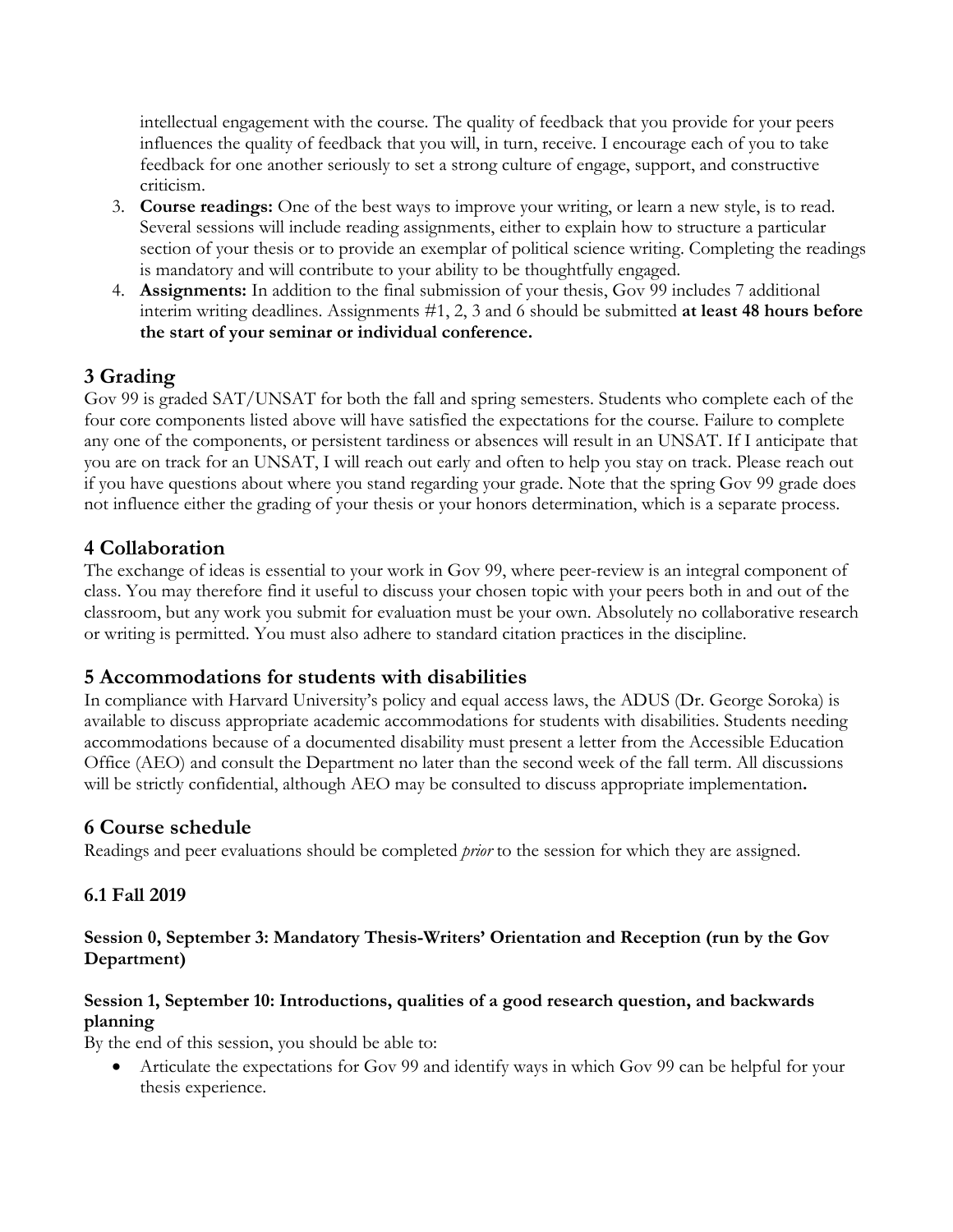- Describe the qualities of a strong research question
- Differentiate between a topic and a research question
- Describe and implement backwards planning to structure the senior thesis process

Pre-work:

- Van Evera, S. (1997). *Guide to methods for students of political science*. Cornell University Press., Ch. 3
- Powner, L.C. (2014) Empirical research and writing: A political science student's practical guide. CO Press, Ch.1: From research topic to research question
- Tsai, L. L. (2007). Solidary groups, informal accountability, and local public goods provision in rural China. *American Political Science Review*, *101*(2), pg 355 only (you may read more if you like)
- Weaver, V. M. (2007). Frontlash: Race and the development of punitive crime policy. *Studies in American political development*, *21*(2), 230-232.
- Hertel-Fernandez, A., Skocpol, T., & Lynch, D. (2016). Business associations, conservative networks, and the ongoing republican war over Medicaid expansion. *Journal of health politics, policy and law*, *41*(2), 239-243

*\*\*Assignment 1 due 9/15 by 11pm via email to Sarah and your peers\*\**

## **Session 2, September 17: Finding and organizing sources effectively and efficiently & strategies for making the most of your time with your primary thesis advisor**

By the end of this session, you should be able to:

- Identify an efficient structure to organize sources and notetaking for your literature review
- Develop an effective strategy for naming and storing data and literature files
- Implement effective keyword searches using Google Scholar and Hollis
- Describe ways in which new research can expand on existing findings; ie., how to describe potential contributions
- Describe and implement strategies for making the most of your meetings with your primary thesis advisors

Pre-work:

- "7 Habits for Highly Effective Meetings," http://projectmanagementhacks.com/meeting-tips/
- Bryant, Adam. "How to run a more effective meeting." *The New York Times. https://www.nytimes.com/guides/business/how-to-run-an-effective-meeting*

*\*\*Assignment 2 due 9/29 by 11pm via email to Sarah and your peers. Final draft due to the Government Undergrad Office by 10/5 at 5pm.\*\**

## **Session 3, October 1: Developing a literature review & using writing conventions in political science**

By the end of this session you should be able to:

- Describe the purpose and ideal structure for a literature review
- Describe and implement conventions in political science writing
- Provide and receive peer feedback on your thesis proposal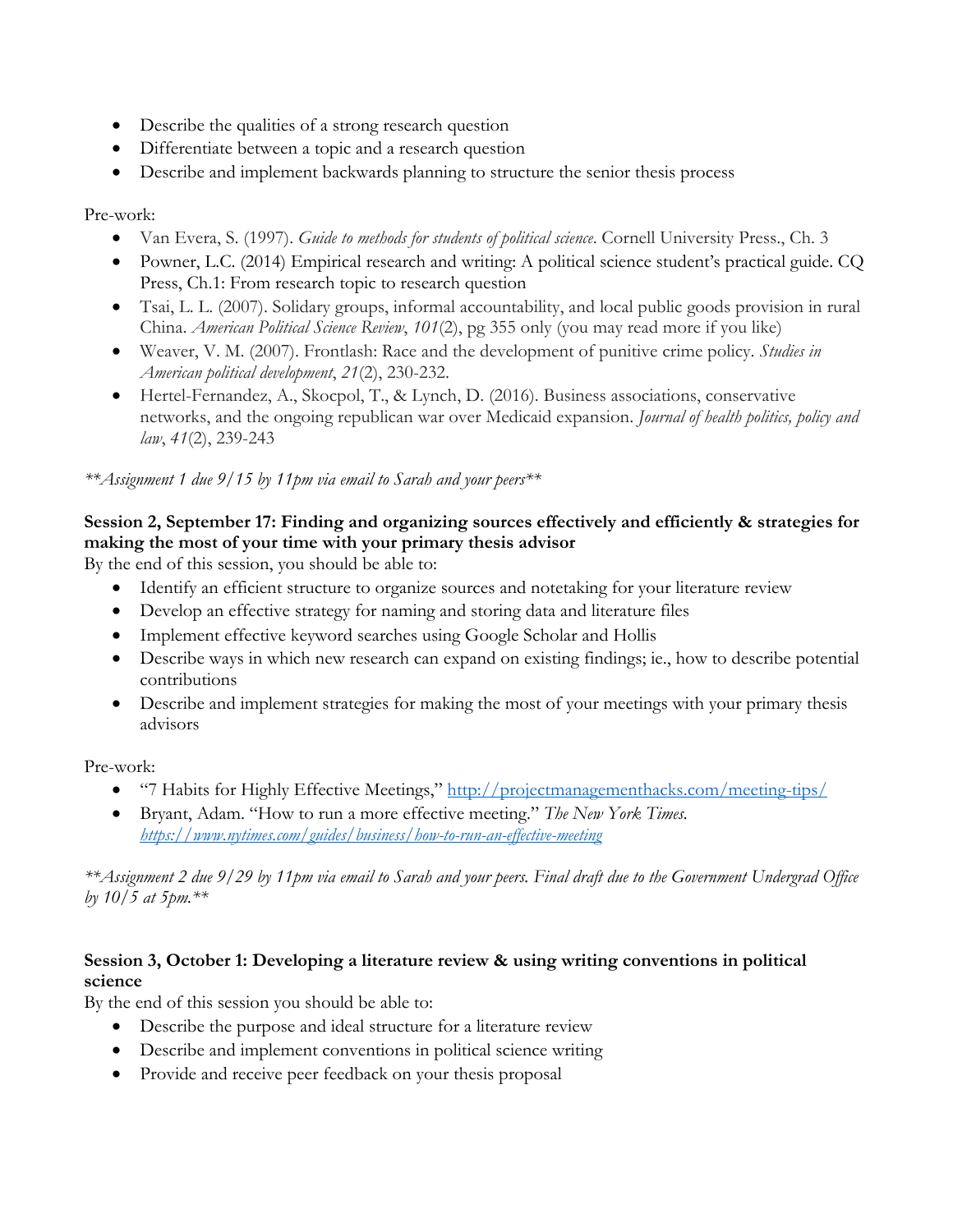Pre-work:

- Exemplar theses
- Belcher, W. L. (2009). *Writing your journal article in twelve weeks: A guide to academic publishing success*. Sage, pg 5-10
- Rowley, J., & Slack, F. (2004). Conducting a literature review. *Management research news*, *27*(6), 31-39.
- Tsai, L. L. (2007). Solidary groups, informal accountability, and local public goods provision in rural China. *American Political Science Review*, *101*(2), 356-357 (*A Model of Informal Governmental Accountability* only)
- Weaver, V. M. (2007). Frontlash: Race and the development of punitive crime policy. *Studies in American political development*, *21*(2), 232-236.
- Hertel-Fernandez, A., Skocpol, T., & Lynch, D. (2016). Business associations, conservative networks, and the ongoing republican war over Medicaid expansion. *Journal of health politics, policy and law*, *41*(2), 243-244

*\*\*Assignment 3 due by 5pm on 10/13 via email to Sarah and your peers\*\**

## **Session 4, October 15: Operationalizing variables and best practices for data collection and organization**

By the end of this session you should be able to:

- Develop and implement an efficient and effective strategy for organizing data collection
- Describe the meaning of "operationalizing variables" and, if applicable, develop your plan for operationalizing the variables in your thesis
- Articulate the importance of keeping detailed records of your methods for collecting and analyzing data

Pre-work

- Powner, L.C. (2014 Empirical research and writing: A political science student's practical guide. CQ Press, Ch.6: Quantitative data collection and management, pgs 11-15
- Adcock, R. (2001). Measurement validity: A shared standard for qualitative and quantitative research. *American political science review*, *95*(3), 529-546.
- Tsai, L. L. (2007). Solidary groups, informal accountability, and local public goods provision in rural China. *American Political Science Review*, *101*(2), 357-363
- Weaver, V. M. (2007). Frontlash: Race and the development of punitive crime policy. *Studies in American political development*, *21*(2), 239-242; 244-247—*Focusing Events: Riots and Crime* section only
- Hertel-Fernandez, A., Skocpol, T., & Lynch, D. (2016). Business associations, conservative networks, and the ongoing republican war over Medicaid expansion. *Journal of health politics, policy and law*, *41*(2), 244-250

# **Session 5, October 29: Peer review first academic engagement chapter & methods overview (TBD based on specific students' interests and plans for thesis research)**

By the end of this session you should be able to:

- Provide and receive feedback on the academic engagement chapter
- Identify the various options for collecting data in political science, and describe the pros and cons of each in the context of your thesis project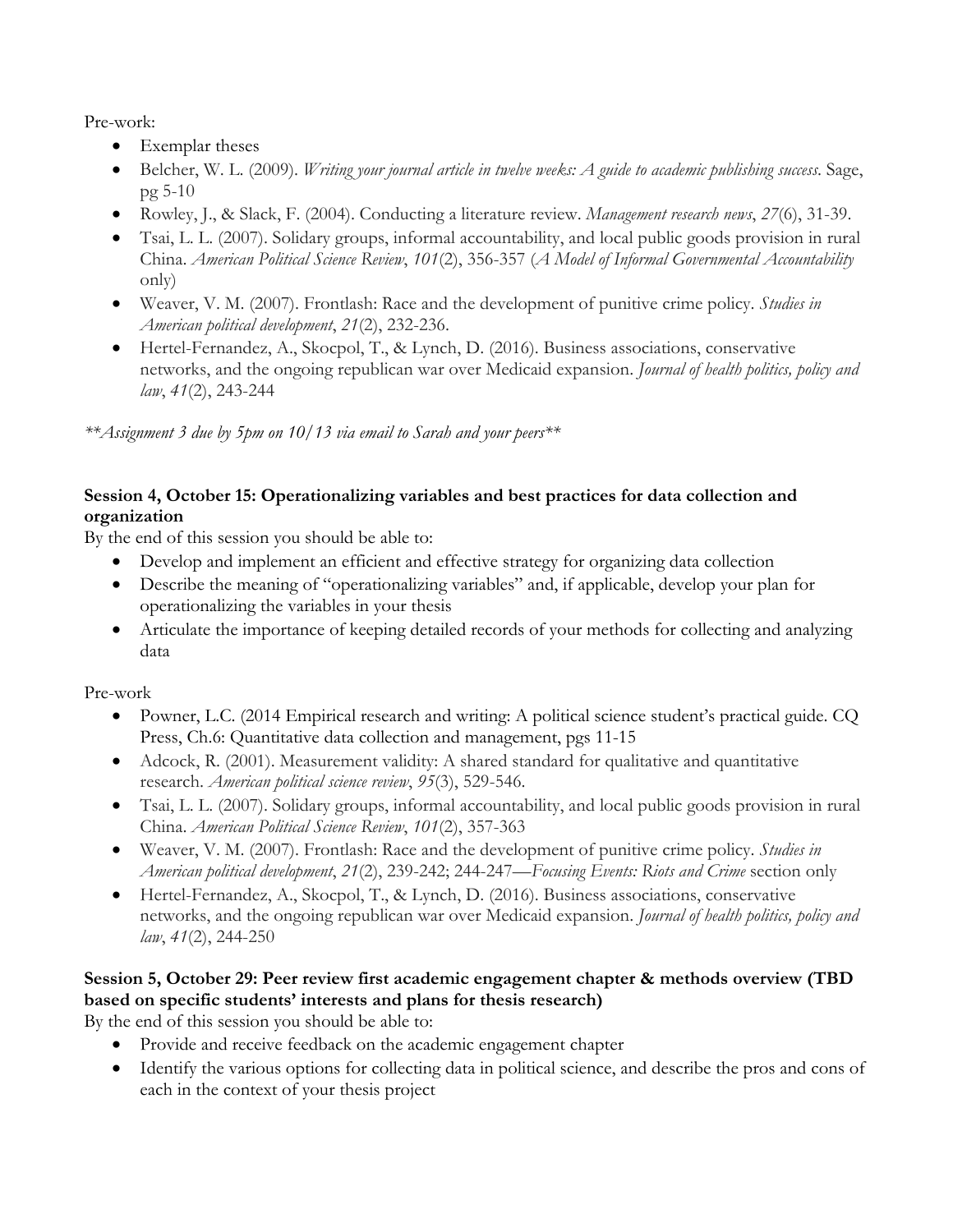• Feel equipped to finalize your data collection plan and methods

Pre-work:

• Read and provide feedback for your assigned partner; email feedback to both Sarah and your partner.

*\*\*Assignment 4 due by 11pm on 11/9 via email to Sarah and your peers\*\**

#### **Session 6, November 12: Structure, content, and purpose of empirical/analytical chapters** By the end of this session you should be able to:

- Describe effective ways to structure empirical/analytical chapters in political science
- Describe the purpose of the empirical chapter in the context of the broader thesis
- Brainstorm the appropriate structure for your first empirical/analytical chapter

Pre-work:

- Tsai, L. L. (2007). Solidary groups, informal accountability, and local public goods provision in rural China. *American Political Science Review*, *101*(2), 363-370
- Weaver, V. M. (2007). Frontlash: Race and the development of punitive crime policy. *Studies in American political development*, *21*(2), 242-262.
- Hertel-Fernandez, A., Skocpol, T., & Lynch, D. (2016). Business associations, conservative networks, and the ongoing republican war over Medicaid expansion. *Journal of health politics, policy and law*, *41*(2), 250-271 (feel free to skim).
- *Note: I may add an additional short reading or two based on student interests if it feels helpful and appropriate.*

#### **Session 7, November 19: Peer review of first empirical/analytical chapter**

By the end of this session you should be able to:

- Provide and receive feedback on the first empirical/analytical chapter
- Share any roadblocks to completing Assignment 5 and brainstorm, with the class, possible solutions
- TBD additional objectives based on student needs

Pre-work:

• Read and provide feedback for your assigned partner; email feedback to both Sarah and your partner.

*\*\*Assignment 5 due to your* **primary thesis advisor** *by 12/3 at 5pm.\*\**

## **6.2 Spring 2019**

*\*\*Assignment 6 due 2/1 by 11pm to Sarah and peers via email\*\**

#### **Session 8, February 4: Reflection on current status; peer review of 2nd empirical/analytical chapter; backwards plan the spring semester**

• Compare your accomplishments over winter break to your established goals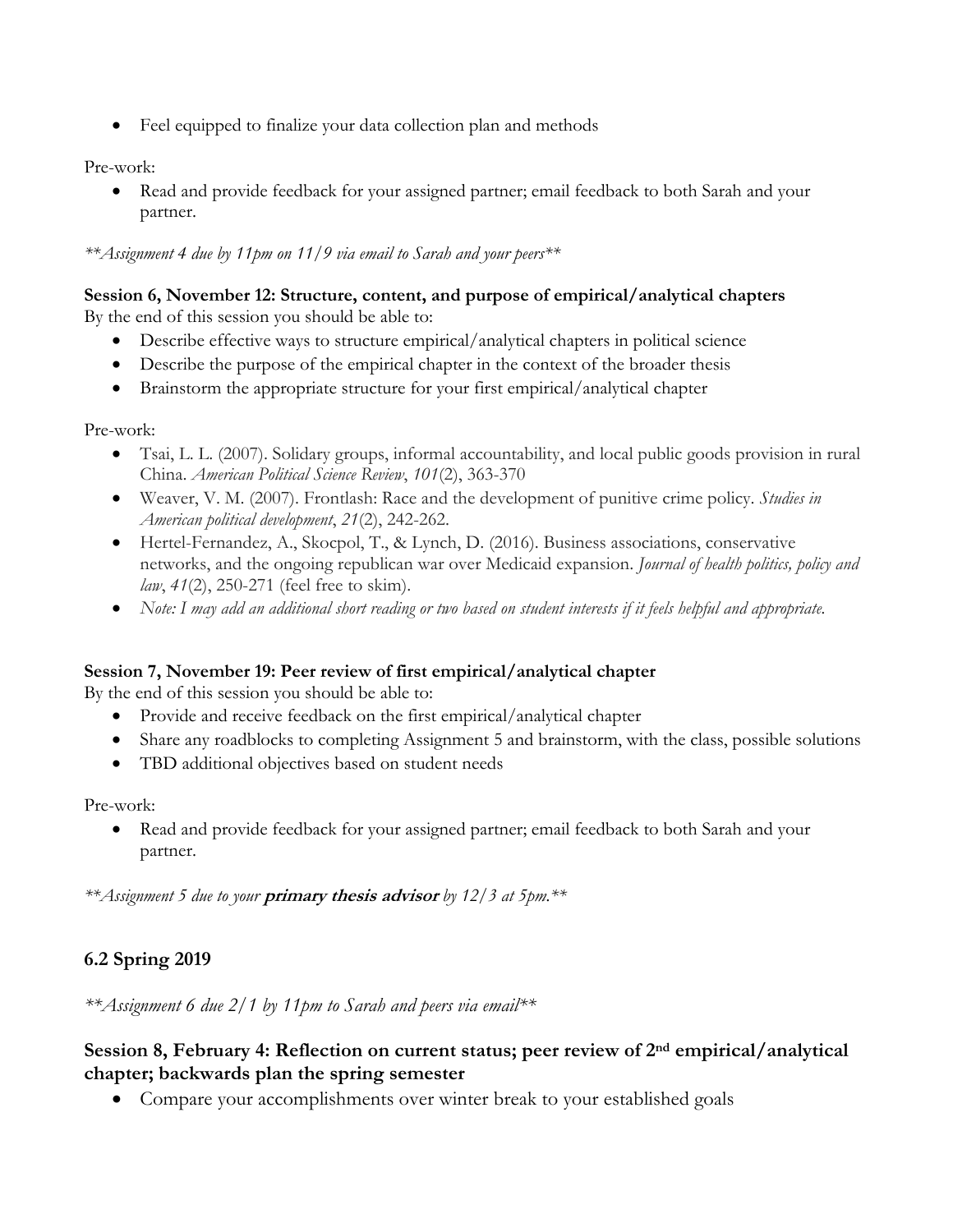- Develop a revised backwards plan for spring semester to ensure the timely completion of a high-quality thesis
- Provide and receive feedback on 2<sup>nd</sup> empirical/analytical chapter

## **Session 9, February 11:** TBD based on student needs

**Session 10, February 25:** Depending on student preferences and my evaluation, we may opt for individual conferences instead of a final session.

\*\**Assignments 7 (a physical copy of the completed thesis) due 3/11 by 5pm in the Government Undergraduate Office. You must also submit an electronic copy by midnight.\*\**

## **7 Overview of deadlines**

#### **September 15th, 11pm**

**Assignment 1, Preliminary statement of question and research methods:** 1-2 paragraphs introducing your proposed research question (and, yes it should end in a question mark!), along with a brief outline of how you intend to gather and analyze data to answer the question. You should also identify how you plan to operationalize the variables in your research question.

#### **September 29th, 11pm**

**Assignment 2, Draft thesis proposal:** This 1500-word proposal should cover the questions listed below:

- What is your research question? You should be able to state it clearly in 1-2 questions, and yes, it should end in a question mark.
- Why is this question significant for political science/theory?
- What kinds of sources or data will help you answer this question? What research methods will you use to analyze these sources or data and why are they appropriate? Be specific about the particular aspects of the sources that make it appropriate for your question.
- What have you accomplished so far in researching your question? How has your thinking on the topic and question developed over time?
- What do you expect to argue (ie., what is your current hypothesis?)? Have you developed any new hypotheses that you have yet to test?

While your proposal is due to your Gov 99 peers and instructor by **September 30<sup>th</sup> at 5pm**, you must submit a **final hard-copy to the Government Department Undergraduate Office by 5pm on October 6th**. You should submit the proposal with the Gov Department Thesis Proposal Cover sheet, available on the Department's website.

#### **October 13th, 11pm**

**Assignment 3, First draft of the academic engagement chapter:** This preliminary chapter may take several forms, though a traditional literature review designed to situate your project in the debates of the discipline is most common. You may also consider, depending on the nature of your project, to draft a discussion of your research design and methodology. You should make the decision regarding what format to follow in conjunction with your primary thesis advisor. This chapter should be 10-15 pages.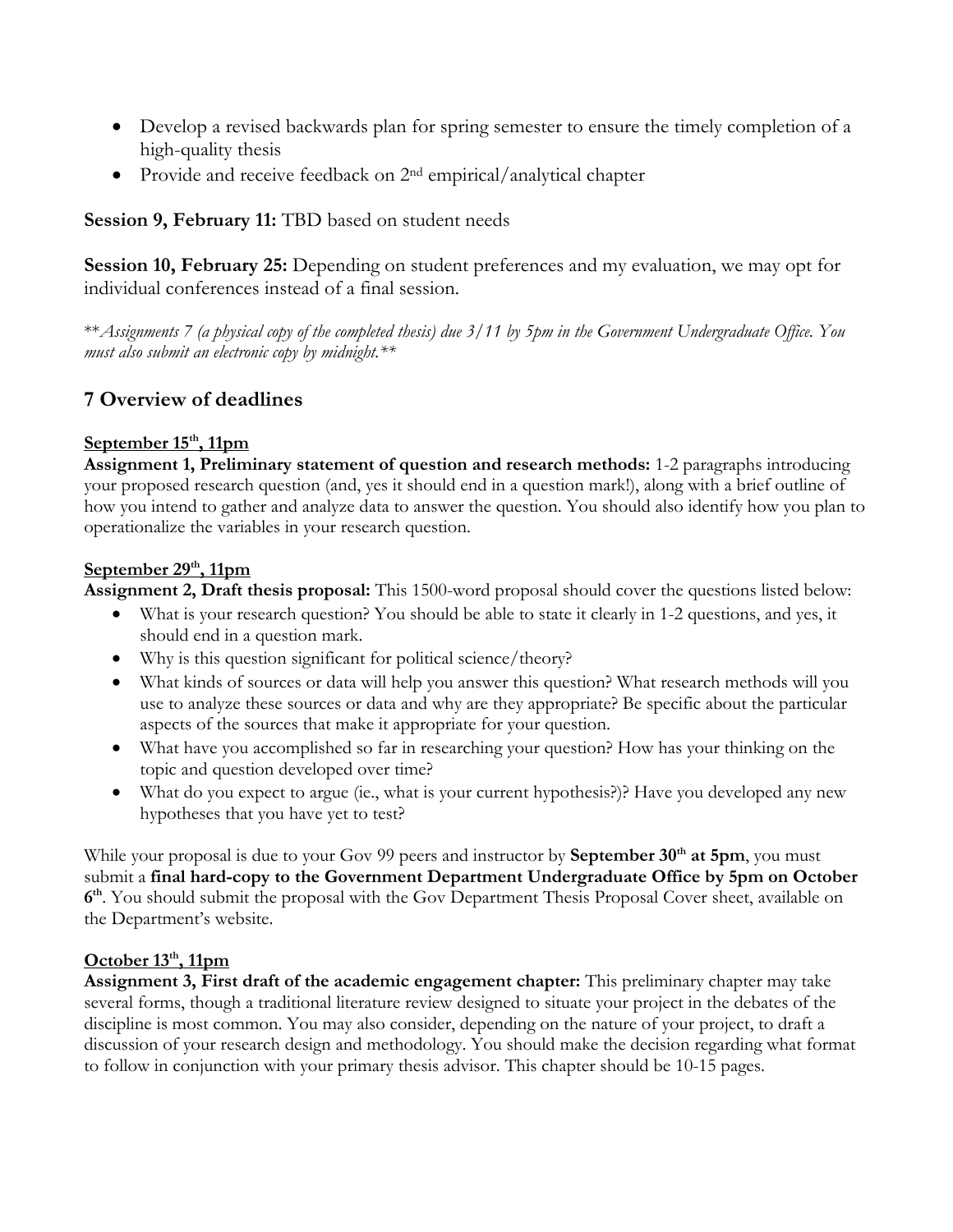#### November 9<sup>th</sup>, 11pm

**Assignment 4, First draft of a substantive empirical or analytical chapter:** This is the first assignment that requires you to go beyond building the foundation for your research and summarizing what others have said about your topic and research question. This chapter should consist of original hypothesis testing or other forms of textual or data analysis. It should demonstrate how you are going about generating results and findings. This chapter should be 15-20 pages, and should be submitted via email to Sarah and your peers.

#### **December 3th, 5pm**

**Assignment 5, 7500 words (approximately 30 pages) of thesis:** This is the final assignment for the semester and is intended to force you to have a substantial foundation for your thesis going into the winter break. This assignment usually takes the form of an expanded version of Assignments 3 & 4, though you should discuss what makes the most sense with your primary advisor. This assignment should be **submitted to your primary thesis advisor**. This assignment will play a substantial role in determining whether you have satisfactorily completed the Fall Gov 99 requirements.

#### **February 1st, 5pm**

**Assignment 6, Draft of a second empirical or analytical chapter:** This should be new original analysis, rather than a reworking of the chapter submitted for Assignment 4. This chapter should also be 15-20 pages.

#### **March 11th, 5pm**

**Assignment 7, Final thesis:** You must submit a physical copy of your completed thesis to the Undergraduate Program Office. Please do not forget you are also required to upload an electronic copy to the Gov 99 website Dropbox by midnight this same day (See *The Guide to Writing a Thesis in Government* for more details).